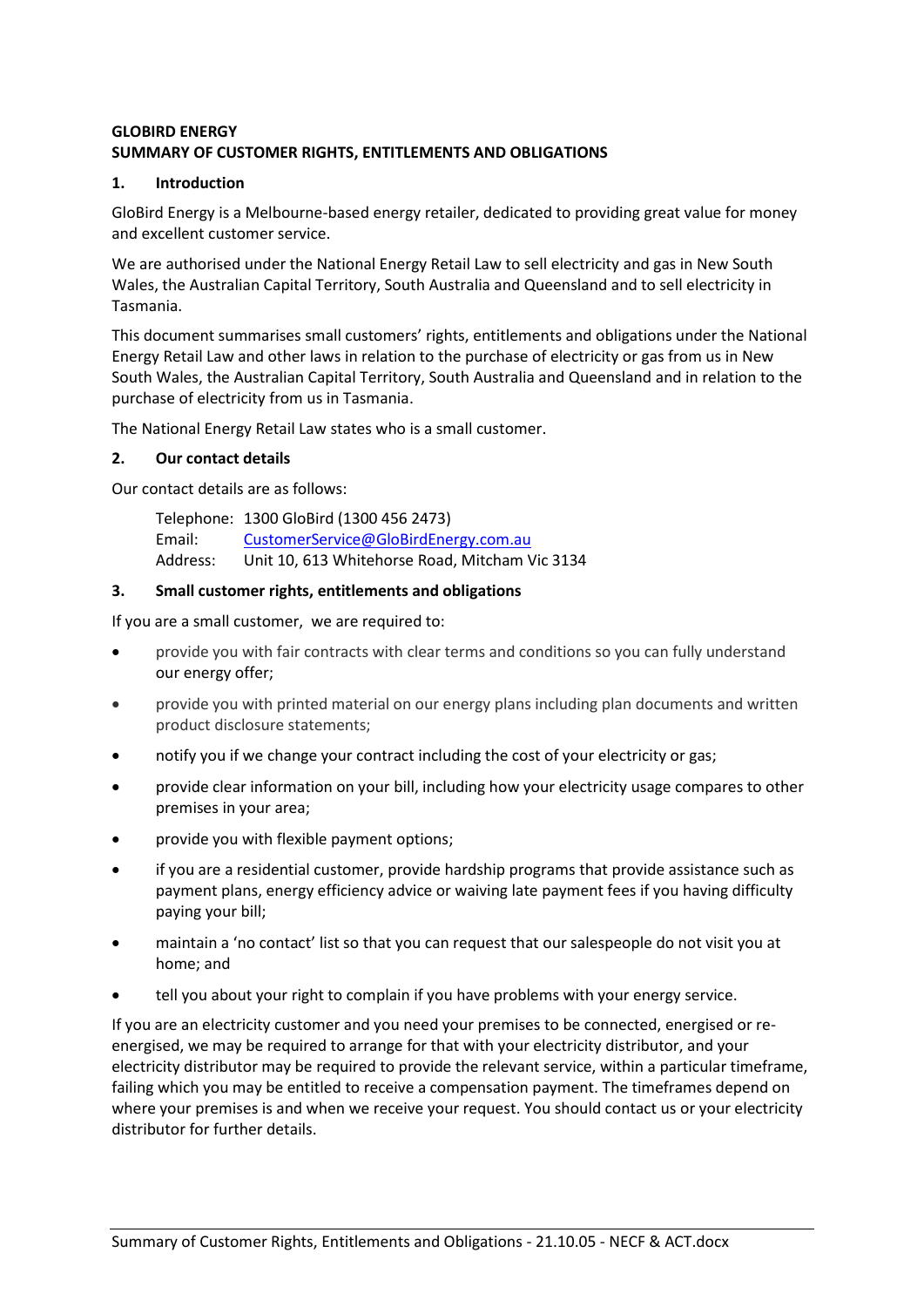You also have a right to fair and honest dealings with us. Like all businesses, we must comply with laws around advertising and marketing. There also specific rules that any door-to-door and telephone salespeople we use must follow.

You must pay for the electricity we sell you. We may have rights to disconnect or restrict your energy supply for non-payment of our bills.

As a customer, you are responsible for ensuring that you:

- provide open and convenient access to read and maintain your electricity and gas meters;
- provide notice of when you are moving premises;
- advise us if you are using your energy differently, for example if you start running a small business from home; and
- provide confirmation from a medical practitioner if someone residing at your premises requires life support equipment.

#### **4. Guaranteed service levels in the Australian Capital Territory**

Unless we have agreed alternative arrangements or standards with you, we must comply with guaranteed service levels concerning customer connection times, wrongful disconnection, complaint response and notice of planned interruptions, with rebates being available to you if we fail to meet those guaranteed service levels.

#### **5. Standard complaints and dispute resolution procedures**

If you have any concerns in relation to our sale of electricity or gas to you, you should first contact us using the contact details given above. We will provide a written response within a reasonable time, generally within 10 business days from hearing from you.

If you are not satisfied with our attempt to resolve your concerns, you can register an official complaint. We will respond to your complaint in a timely manner and in accordance with our complaints resolution policy. The policy is published on our website, or you can contact us to request a free paper copy.

#### **6. Energy and Water Ombudsmen**

We hope that any issue you raise will be fixed by our customer service staff, or by escalating the issue to a senior manager. However, if we fail to provide you with a satisfactory outcome, you can refer the complaint to the Energy and Water Ombudsman. The Ombudsmen's contact details are:

if your premises are in New South Wales:

Energy & Water Ombudsman NSW

| Telephone: | 1800 246 545                     |
|------------|----------------------------------|
| Website:   | www.ewon.com.au                  |
| Address:   | Level 11, 133 Castlereagh Street |
|            | Sydney NSW 2000                  |

if your premises are in the Australian Capital Territory:

ACT Civil and Administrative Tribunal

| Telephone: | 02 6207 1740            |
|------------|-------------------------|
| Website:   | www.acat.act.gov.au     |
| Address:   | Level 4, 1 Moore Street |
|            | Canberra ACT 2601       |